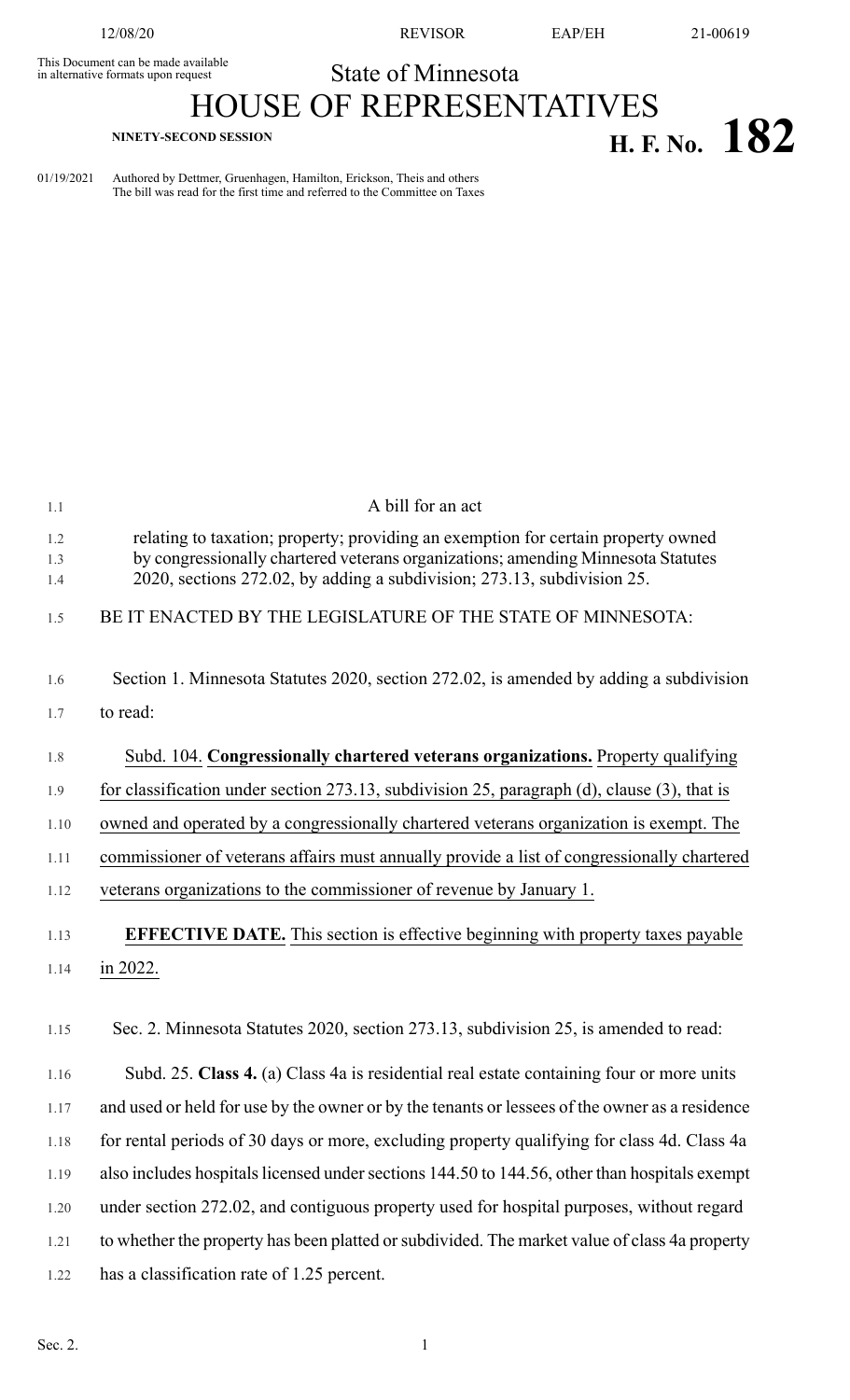| 2.1  | (b) Class 4b includes:                                                                          |
|------|-------------------------------------------------------------------------------------------------|
| 2.2  | (1) residential real estate containing less than four units, including property rented as a     |
| 2.3  | short-term rental property for more than 14 days in the preceding year, that does not qualify   |
| 2.4  | as class 4bb, other than seasonal residential recreational property;                            |
| 2.5  | (2) manufactured homes not classified under any other provision;                                |
| 2.6  | (3) a dwelling, garage, and surrounding one acre of property on a nonhomestead farm             |
| 2.7  | classified under subdivision 23, paragraph (b) containing two or three units; and               |
| 2.8  | (4) unimproved property that is classified residential as determined under subdivision          |
| 2.9  | 33.                                                                                             |
| 2.10 | For the purposes of this paragraph, "short-term rental property" means nonhomestead             |
| 2.11 | residential real estate rented for periods of less than 30 consecutive days.                    |
| 2.12 | The market value of class 4b property has a classification rate of 1.25 percent.                |
| 2.13 | (c) Class 4bb includes:                                                                         |
| 2.14 | (1) nonhomestead residential real estate containing one unit, other than seasonal               |
| 2.15 | residential recreational property;                                                              |
| 2.16 | (2) a single family dwelling, garage, and surrounding one acre of property on a                 |
| 2.17 | nonhomestead farm classified under subdivision 23, paragraph (b); and                           |
| 2.18 | (3) a condominium-type storage unit having an individual property identification number         |
| 2.19 | that is not used for a commercial purpose.                                                      |
| 2.20 | Class 4bb property has the same classification rates as class 1a property under subdivision     |
| 2.21 | 22.                                                                                             |
| 2.22 | Property that has been classified as seasonal residential recreational property at any time     |
| 2.23 | during which it has been owned by the current owner or spouse of the current owner does         |
| 2.24 | not qualify for class 4bb.                                                                      |
| 2.25 | (d) Class 4c property includes:                                                                 |
| 2.26 | (1) except as provided in subdivision 22, paragraph (c), real and personal property             |
| 2.27 | devoted to commercial temporary and seasonal residential occupancy for recreation purposes,     |
| 2.28 | for not more than 250 days in the year preceding the year of assessment. For purposes of        |
| 2.29 | this clause, property is devoted to a commercial purpose on a specific day if any portion of    |
| 2.30 | the property is used for residential occupancy, and a fee is charged for residential occupancy. |
| 2.31 | Class 4c property under this clause must contain three or more rental units. A "rental unit"    |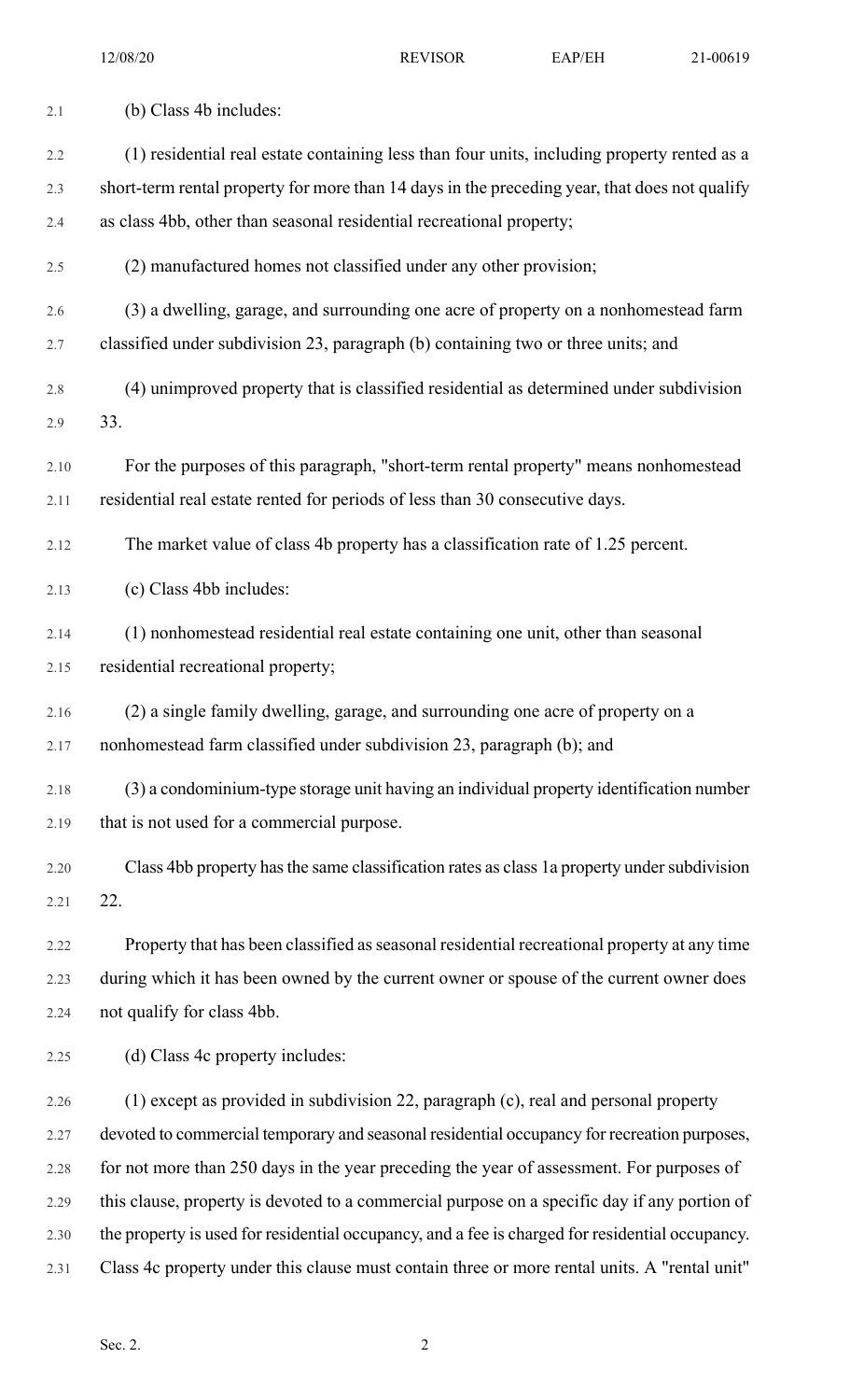12/08/20 REVISOR EAP/EH 21-00619

3.1 is defined as a cabin, condominium, townhouse, sleeping room, or individual camping site 3.2 equipped with water and electrical hookups for recreational vehicles. A camping pad offered 3.3 for rent by a property that otherwise qualifies for class 4c under this clause is also class 4c 3.4 under this clause regardless of the term of the rental agreement, as long as the use of the 3.5 camping pad does not exceed 250 days. In order for a property to be classified under this 3.6 clause, either (i) the business located on the property must provide recreational activities, 3.7 at least 40 percent of the annual gross lodging receipts related to the property must be from 3.8 business conducted during 90 consecutive days, and either (A) at least 60 percent of all paid 3.9 bookings by lodging guests during the year must be for periods of at least two consecutive 3.10 nights; or (B) at least 20 percent of the annual gross receipts must be from charges for 3.11 providing recreational activities, or (ii) the business must contain 20 or fewer rental units, 3.12 and must be located in a township or a city with a population of 2,500 or less located outside 3.13 the metropolitan area, as defined under section 473.121, subdivision 2, that contains a portion 3.14 of a state trail administered by the Department of Natural Resources. For purposes of item  $3.15$  (i)(A), a paid booking of five or more nights shall be counted as two bookings. Class 4c 3.16 property also includes commercial use real property used exclusively for recreational 3.17 purposesin conjunction with other class 4c property classified under this clause and devoted 3.18 to temporary and seasonal residential occupancy for recreational purposes, up to a total of 3.19 two acres, provided the property is not devoted to commercial recreational use for more 3.20 than 250 days in the year preceding the year of assessment and is located within two miles 3.21 of the class 4c property with which it is used. In order for a property to qualify for 3.22 classification under this clause, the owner must submit a declaration to the assessor 3.23 designating the cabins or units occupied for 250 days or less in the year preceding the year 3.24 of assessment by January 15 of the assessment year. Those cabins or units and a proportionate 3.25 share of the land on which they are located must be designated class 4c under this clause 3.26 as otherwise provided. The remainder of the cabins or units and a proportionate share of 3.27 the land on which they are located will be designated as class 3a. The owner of property 3.28 desiring designation as class 4c property under this clause must provide guest registers or 3.29 other records demonstrating that the units for which class 4c designation is sought were not 3.30 occupied for more than 250 days in the year preceding the assessment if so requested. The 3.31 portion of a property operated as a (1) restaurant, (2) bar, (3) gift shop, (4) conference center 3.32 or meeting room, and (5) other nonresidential facility operated on a commercial basis not 3.33 directly related to temporary and seasonal residential occupancy for recreation purposes 3.34 does not qualify for class 4c. For the purposes of this paragraph, "recreational activities" 3.35 means renting ice fishing houses, boats and motors, snowmobiles, downhill or cross-country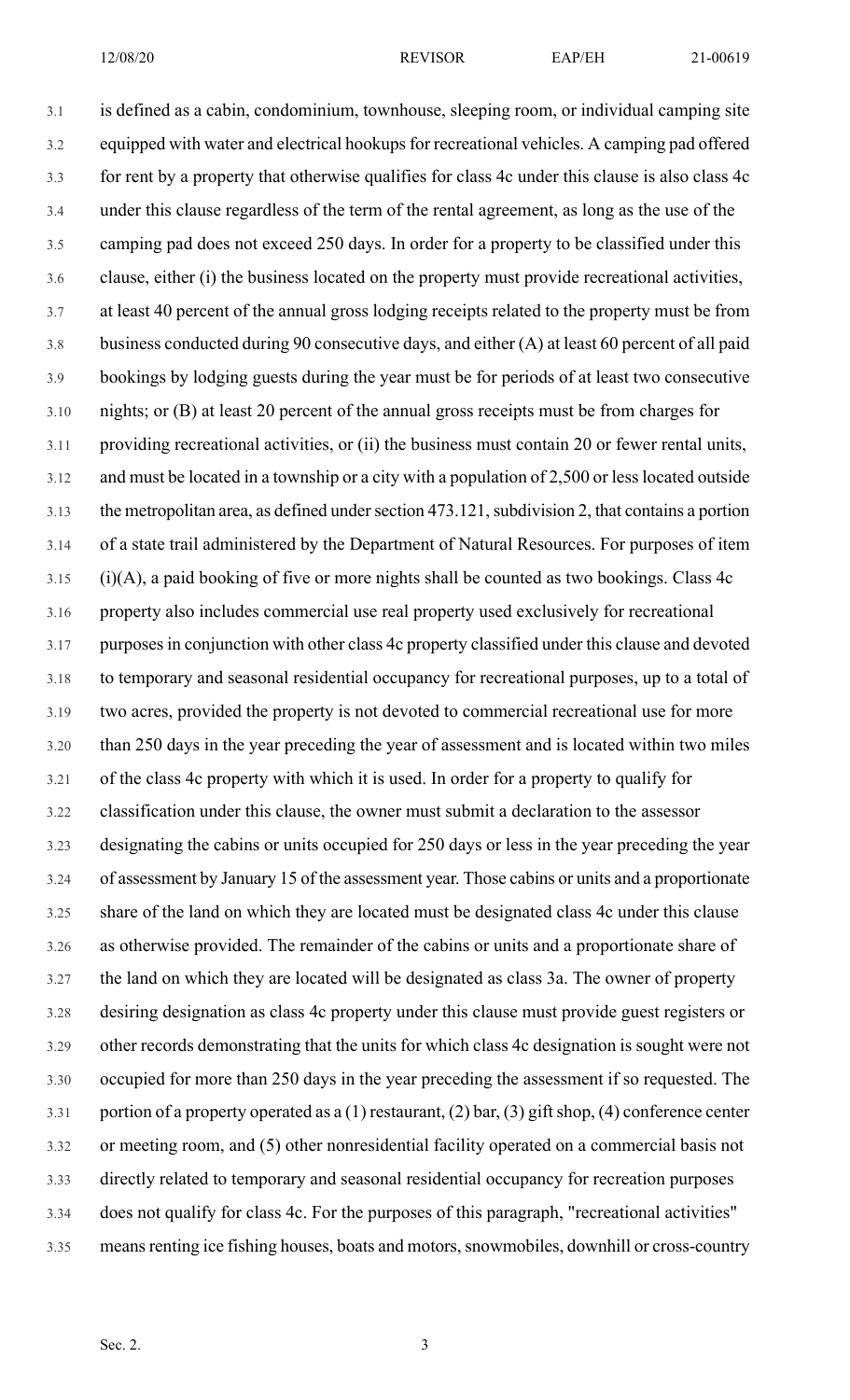| 4.1  | ski equipment; providing marina services, launch services, or guide services; or selling bait |
|------|-----------------------------------------------------------------------------------------------|
| 4.2  | and fishing tackle;                                                                           |
| 4.3  | (2) qualified property used as a golf course if:                                              |
| 4.4  | (i) it is open to the public on a daily fee basis. It may charge membership fees or dues,     |
| 4.5  | but a membership fee may not be required in order to use the property for golfing, and its    |
| 4.6  | green fees for golfing must be comparable to green fees typically charged by municipal        |
| 4.7  | courses; and                                                                                  |
| 4.8  | (ii) it meets the requirements of section 273.112, subdivision 3, paragraph (d).              |
| 4.9  | A structure used as a clubhouse, restaurant, or place of refreshment in conjunction with      |
| 4.10 | the golf course is classified as class 3a property;                                           |
| 4.11 | (3) real property up to a maximum of three acres of land owned and used by a nonprofit        |
| 4.12 | community service oriented organization and not used for residential purposes on either a     |
| 4.13 | temporary or permanent basis, provided that:                                                  |
| 4.14 | (i) the property is not used for a revenue-producing activity for more than six days in       |
| 4.15 | the calendar year preceding the year of assessment; or                                        |
| 4.16 | (ii) the organization makes annual charitable contributions and donations at least equal      |
| 4.17 | to the property's previous year's property taxes and the property is allowed to be used for   |
| 4.18 | public and community meetings or events for no charge, as appropriate to the size of the      |
| 4.19 | facility.                                                                                     |
| 4.20 | For purposes of this clause:                                                                  |
| 4.21 | (A) "charitable contributions and donations" has the same meaning as lawful gambling          |
| 4.22 | purposes under section 349.12, subdivision 25, excluding those purposes relating to the       |
| 4.23 | payment of taxes, assessments, fees, auditing costs, and utility payments;                    |
| 4.24 | (B) "property taxes" excludes the state general tax;                                          |
| 4.25 | (C) a "nonprofit community service oriented organization" means any corporation,              |
| 4.26 | society, association, foundation, or institution organized and operated exclusively for       |
| 4.27 | charitable, religious, fraternal, civic, or educational purposes, and which is exempt from    |
| 4.28 | federal income taxation pursuant to section $501(c)(3)$ , (8), (10), or (19) of the Internal  |
| 4.29 | Revenue Code; and                                                                             |
|      |                                                                                               |

4.30 (D) "revenue-producing activities" shall include but not be limited to property or that 4.31 portion of the property that is used as an on-sale intoxicating liquor or 3.2 percent malt 4.32 liquor establishment licensed under chapter 340A, a restaurant open to the public, bowling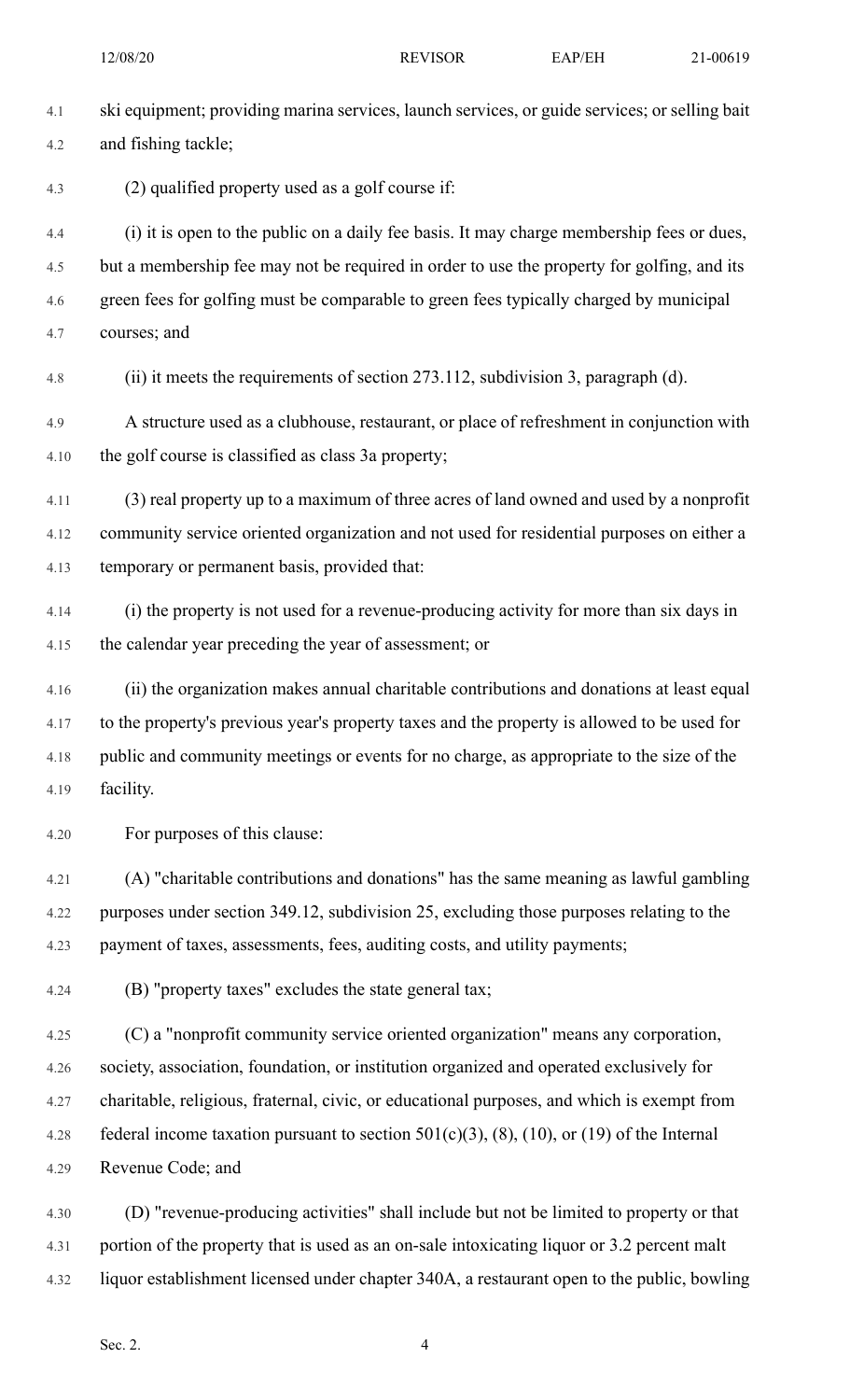5.1 alley, a retail store, gambling conducted by organizations licensed under chapter 349, an 5.2 insurance business, or office or other space leased or rented to a lessee who conducts a 5.3 for-profit enterprise on the premises.

5.4 Any portion of the property not qualifying under either item (i) or (ii) is class 3a. The 5.5 use of the property for social events open exclusively to members and their guests for periods 5.6 of less than 24 hours, when an admission is not charged nor any revenues are received by 5.7 the organization shall not be considered a revenue-producing activity.

5.8 The organization shall maintain records of its charitable contributions and donations 5.9 and of public meetings and events held on the property and make them available upon 5.10 request any time to the assessor to ensure eligibility. An organization meeting the requirement 5.11 under item (ii) must file an application by May 1 with the assessor for eligibility for the 5.12 current year's assessment. The commissioner shall prescribe a uniform application form 5.13 and instructions;

5.14 (4) postsecondary student housing of not more than one acre of land that is owned by a 5.15 nonprofit corporation organized under chapter 317A and is used exclusively by a student 5.16 cooperative, sorority, or fraternity for on-campus housing or housing located within two 5.17 miles of the border of a college campus;

5.18 (5)(i) manufactured home parks as defined in section 327.14, subdivision 3, excluding 5.19 manufactured home parks described in items (ii) and (iii), (ii) manufactured home parks as 5.20 defined in section 327.14, subdivision 3, that are described in section 273.124, subdivision 5.21 3a, and (iii) class I manufactured home parks as defined in section 327C.01, subdivision 5.22 13;

5.23 (6) real property that is actively and exclusively devoted to indoor fitness, health, social, 5.24 recreational, and related uses, is owned and operated by a not-for-profit corporation, and is 5.25 located within the metropolitan area as defined in section 473.121, subdivision 2;

5.26 (7) a leased or privately owned noncommercial aircraft storage hangar not exempt under 5.27 section 272.01, subdivision 2, and the land on which it is located, provided that:

5.28 (i) the land is on an airport owned or operated by a city, town, county, Metropolitan 5.29 Airports Commission, or group thereof; and

5.30 (ii) the land lease, or any ordinance or signed agreement restricting the use of the leased 5.31 premise, prohibits commercial activity performed at the hangar.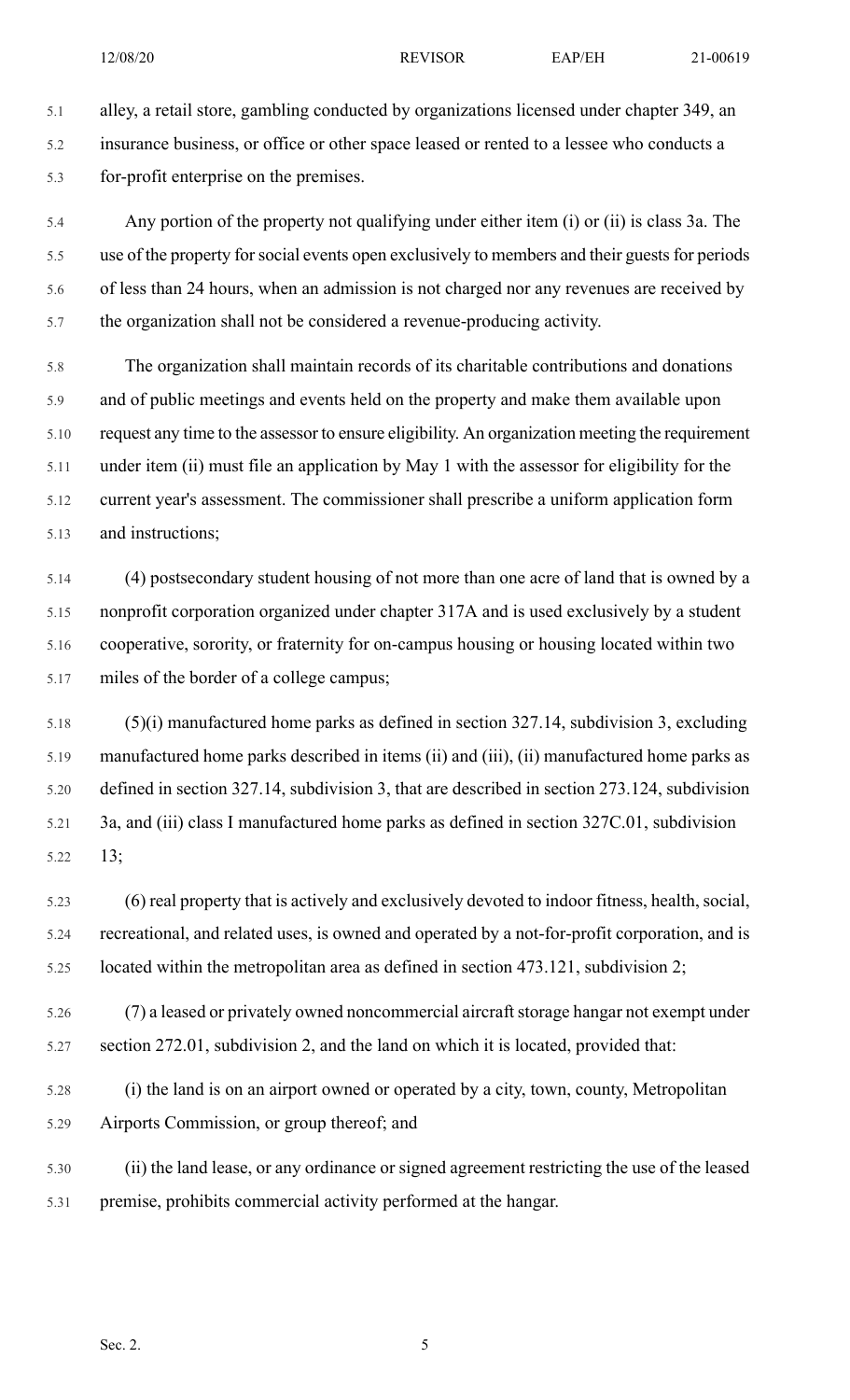6.1 If a hangar classified under this clause is sold after June 30, 2000, a bill of sale must be 6.2 filed by the new owner with the assessor of the county where the property is located within 6.3 60 days of the sale; 6.4 (8) a privately owned noncommercial aircraft storage hangar not exempt under section 6.5 272.01, subdivision 2, and the land on which it is located, provided that: 6.6 (i) the land abuts a public airport; and 6.7 (ii) the owner of the aircraft storage hangar provides the assessor with a signed agreement 6.8 restricting the use of the premises, prohibiting commercial use or activity performed at the 6.9 hangar; and 6.10 (9) residential real estate, a portion of which is used by the owner for homestead purposes, 6.11 and that is also a place of lodging, if all of the following criteria are met: 6.12 (i) rooms are provided for rent to transient guests that generally stay for periods of 14 6.13 or fewer days; 6.14 (ii) meals are provided to persons who rent rooms, the cost of which is incorporated in

6.15 the basic room rate;

6.16 (iii) meals are not provided to the general public except for special events on fewer than 6.17 seven days in the calendar year preceding the year of the assessment; and

6.18 (iv) the owner is the operator of the property.

6.19 The market value subject to the 4c classification under this clause is limited to five rental 6.20 units. Any rental units on the property in excess of five, must be valued and assessed as 6.21 class 3a. The portion of the property used for purposes of a homestead by the owner must 6.22 be classified as class 1a property under subdivision 22;

6.23 (10) real property up to a maximum of three acres and operated as a restaurant as defined 6.24 under section 157.15, subdivision 12, provided it: (i) is located on a lake as defined under 6.25 section 103G.005, subdivision 15, paragraph (a), clause (3); and (ii) is either devoted to 6.26 commercial purposes for not more than 250 consecutive days, or receives at least 60 percent 6.27 of its annual gross receipts from business conducted during four consecutive months. Gross 6.28 receipts from the sale of alcoholic beverages must be included in determining the property's 6.29 qualification under item (ii). The property's primary business must be as a restaurant and 6.30 not as a bar. Gross receipts from gift shop sales located on the premises must be excluded. 6.31 Owners of real property desiring 4c classification under this clause must submit an annual 6.32 declaration to the assessor by February 1 of the current assessment year, based on the 6.33 property's relevant information for the preceding assessment year;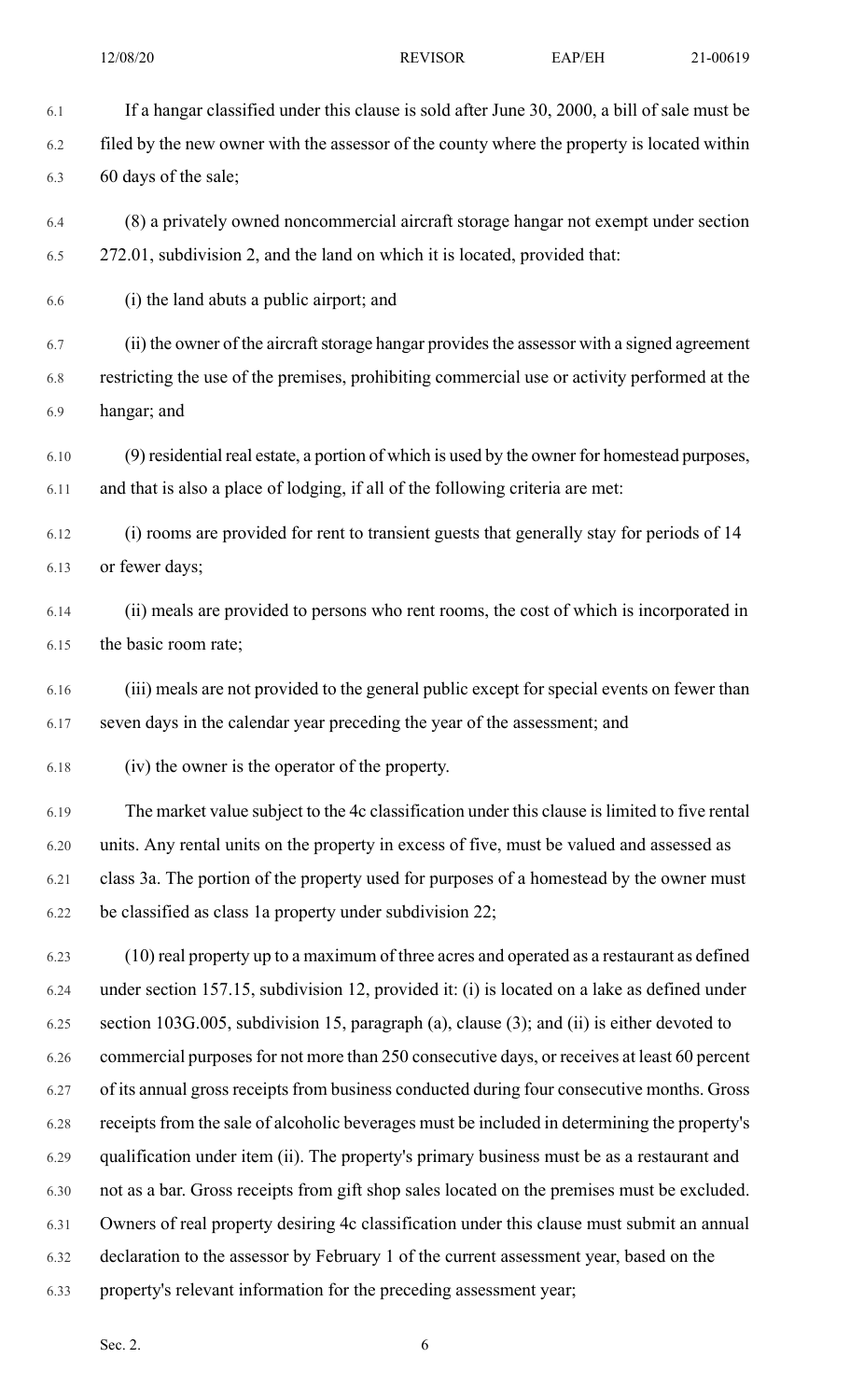7.5 by means of an access ramp or other facility that is either located on the property of the 7.6 marina or at a publicly owned site that abuts the property of the marina. No more than 800 7.7 feet of lakeshore may be included in this classification. Buildings used in conjunction with 7.8 a marina for marina services, including but not limited to buildings used to provide food 7.9 and beverage services, fuel, boat repairs, or the sale of bait or fishing tackle, are classified 7.10 as class 3a property; and

7.11 (12) real and personal property devoted to noncommercial temporary and seasonal 7.12 residential occupancy for recreation purposes.

7.13 Class 4c property has a classification rate of 1.5 percent of market value, except that (i) 7.14 each parcel of noncommercial seasonal residential recreational property under clause (12) 7.15 hasthe same classification rates as class 4bb property, (ii) manufactured home parks assessed 7.16 under clause (5), item (i), have the same classification rate as class 4b property, the market 7.17 value of manufactured home parks assessed under clause (5), item (ii), have a classification 7.18 rate of 0.75 percent if more than 50 percent of the lots in the park are occupied by 7.19 shareholders in the cooperative corporation or association and a classification rate of one 7.20 percent if 50 percent or less of the lots are so occupied, and class I manufactured home 7.21 parks as defined in section 327C.01, subdivision 13, have a classification rate of 1.0 percent, 7.22 (iii) commercial-use seasonal residential recreational property and marina recreational land 7.23 as described in clause (11), has a classification rate of one percent for the first \$500,000 of 7.24 market value, and 1.25 percent for the remaining market value, (iv) the market value of 7.25 property described in clause (4) has a classification rate of one percent, (v) the market value 7.26 of property described in clauses (2), (6), and (10) has a classification rate of 1.25 percent, 7.27 and (vi) that portion of the market value of property in clause (9) qualifying for class 4c 7.28 property has a classification rate of 1.25 percent, and  $(vii)$  property qualifying for 7.29 classification under clause (3) that is owned or operated by a congressionally chartered 7.30 veterans organization has a classification rate of one percent. The commissioner of veterans 7.31 affairs must provide a list of congressionally chartered veterans organizations to the 7.32 commissioner of revenue by June 30, 2017, and by January 1, 2018, and each year thereafter.

7.33 (e) Class 4d property is qualifying low-income rental housing certified to the assessor 7.34 by the Housing Finance Agency under section 273.128, subdivision 3. If only a portion of 7.35 the units in the building qualify as low-income rental housing units as certified under section